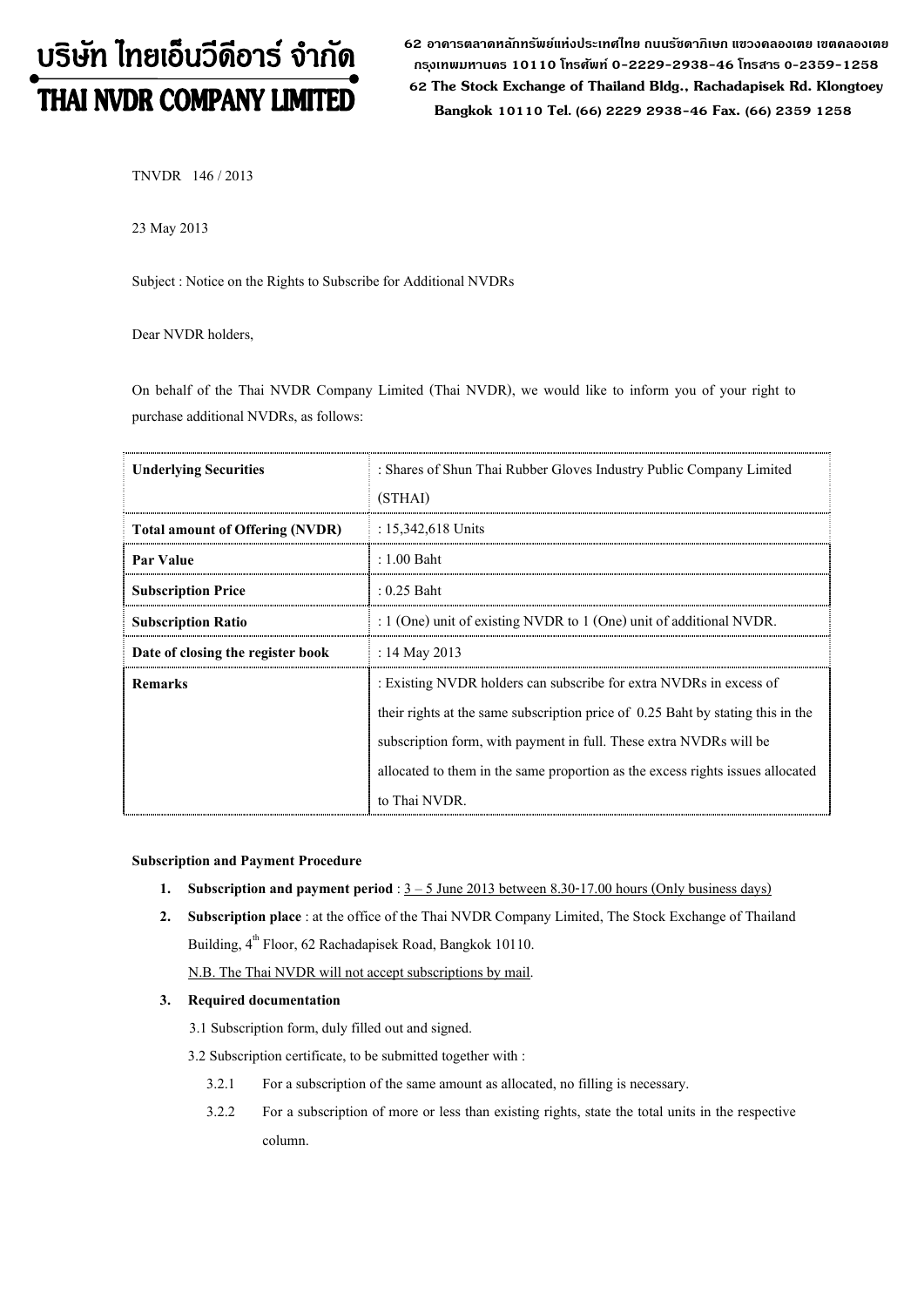#### **4. Payment**

4.1 **Subscription for full entitlement or less than the entitlement**, please make payment by one check or one cashier check which is collectable through clearing house in Bangkok. The check or cashier check shall be dated from 3 to 5 June 2013. Indicate the subscription date and make it payable to *" Shun Thai Rubber Gloves Industry Public Company Limited for Rights Shares".*

4.2 **Subscription for excess the entitlement**, payment must be made by additional one check or one cashier check which is collectable through clearing house in Bangkok. The check or cashier check shall be dated from 3 to 5 June 2013. Indicate the subscription date and make it payable to *" Shun Thai Rubber Gloves Industry Public Company Limited for Payment of Shares".*

**5.** If NVDR holders fail to exercise their rights or make a payment within the allotted time schedule, or the check or cashier check is not honored, it shall be deemed that such NVDR holders do not wish to exercise their subscription rights. Thai NVDR shall thus regard the subscription as being void.

#### **6. Refund for unallotted NVDRs.**

If the excess rights NVDRs were not allotted in full because the number of NVDRs subscribed for were more than the number or remaining units of NVDRs, the Thai NVDR will make a refund (without interest) to the NVDR holders by check for the unallotted NVDRs and send it by registered mail to the address that appears on the Share Register Book on the date of closing the book, within 7 business days after the Thai NVDR has received the refund from the underlying company.

Should you need any further information, please do not hesitate to contact Thai NVDR Company Limited at 02-229-2800 Ext. 2938-46.

Sincerely yours,

Thai NVDR Company Limited

Pridaya Clarchaya

(Pichaya Chomchaiya) Head Depository Department The Stock Exchange of Thailand Enclosure : 1. Subscription Form for NVDR Right Issues 2. Subscription Certificate